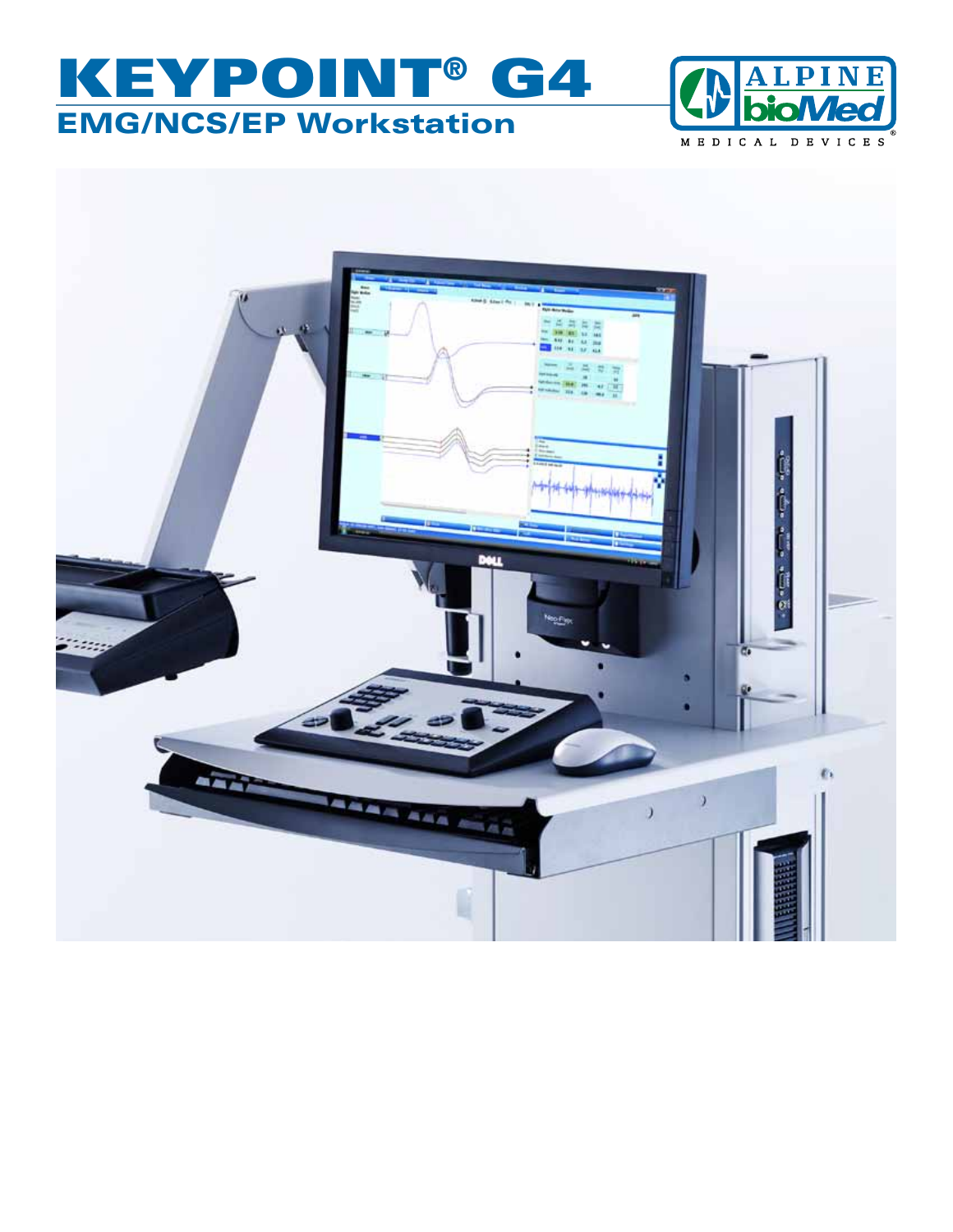### **Advanced EMG/NCS/EP Workstation with an Ergonomic Edge**

The Keypoint EMG/NCS/EP Workstation ensures a quick path to diagnostic accuracy. Keypoint's fourth generation sets new standards for test quality and flexibility, providing an optimized workflow from acquisition to final report.

• Ultra sharp 22" LCD display:



- Vertical adjustment enhances ergonomics for multiple users or changing sitting/standing operation
- Right/left pan and forward/back tilt minimizes glare and increases viewing comfort
- Flexible amplifier/stimulator arm for close patient connection. Tool free placement on both sides of the system
- Mouse-free testing with portable control panel
- Height adjustable shelf for control panel, PC mouse and retractable shelf for PC keyboard
- Easily accessible storage of accessories
- Integrated loudspeaker for real EMG sound, power cords, communication cables and the high performance ultra-smallform-factor PC are safely stowed away in the central cart console

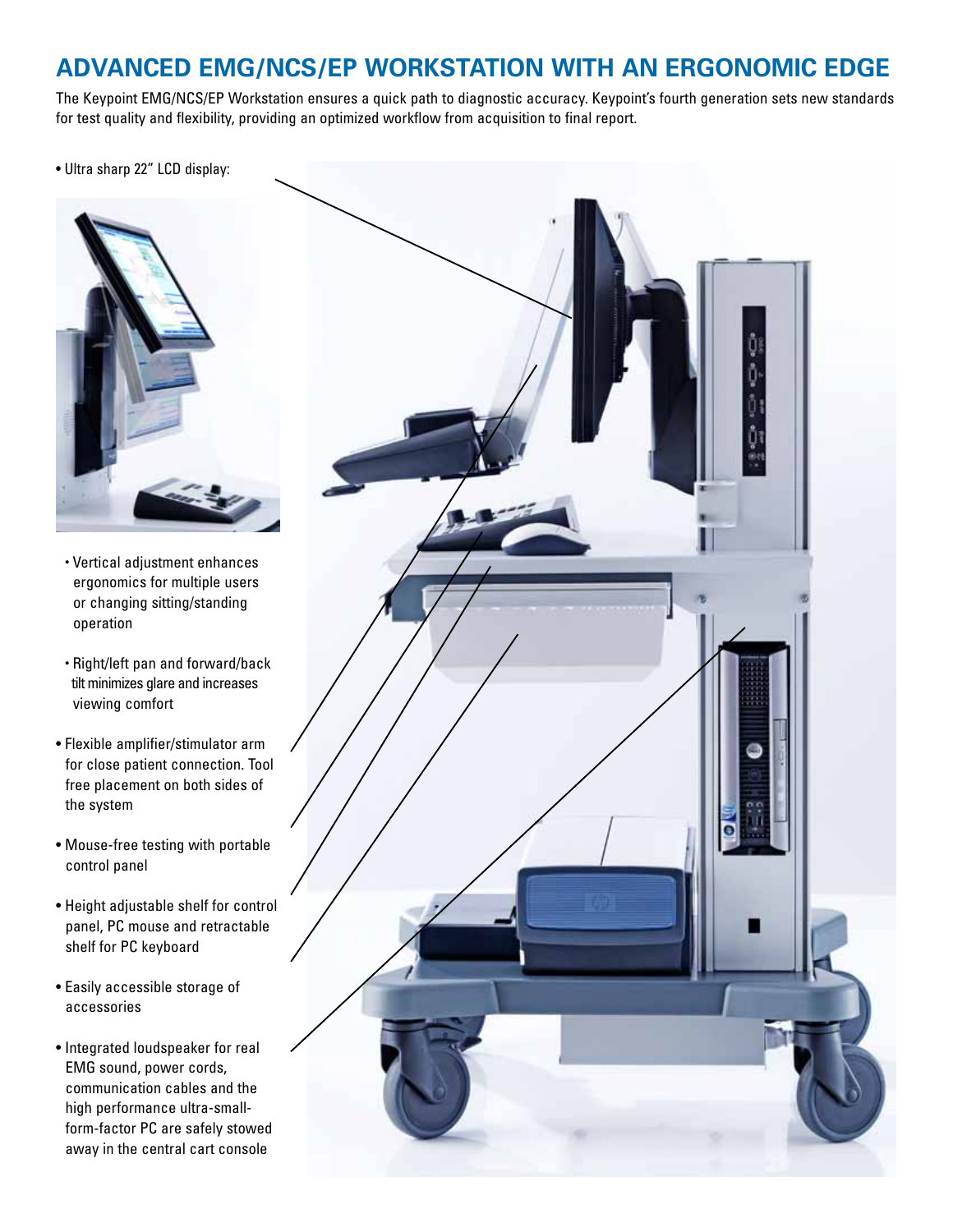### **Outstanding Recording Performance**

Industry-leading amplifiers and stimulators feature outstanding signal quality and reliability.

Choose 3, 6 or 8 channel system with dedicated inputs for EMG, NCS and EP recordings using either needle electrodes or surface electrodes.



- High CMRR and Signal-to-Noise ratio for consistent recordings
- Software controlled interconnection of reference inputs
- Electrode impedance measurement with LED feedback

## **Versatile EMG/NCS/EP Software**

Growing exam volume. Larger data sets per exam. Less time. In today's medical diagnostic environment, the clinical practitioner is confronted with an overwhelming amount of data for interactive analysis. Keypoint.NET software is designed to meet this challenge with an exclusive suite of flexible, customizable features to improve quality based performance. Keypoint.NET consists of a number of customizable test templates which supports the following applications.

| <b>Test Template</b>               | <b>Applications</b>                                                                                                                                                                   | <b>Test Template</b>             | <b>Applications</b>                                                                                                                                                    |
|------------------------------------|---------------------------------------------------------------------------------------------------------------------------------------------------------------------------------------|----------------------------------|------------------------------------------------------------------------------------------------------------------------------------------------------------------------|
| <b>Motor Nerve</b><br>Conduction   | Motor NC<br><b>Motor Nerve Inching</b><br>Reflex studies<br><b>Silent Period</b><br><b>Motor Evoked Potentials</b><br>TST (Triple-Stimulation Technique)<br>Sympathetic Skin Response | <b>EMG</b><br>Single Fiber EMG   | Free-running EMG<br>Signal triggered EMG<br>Multi-MUP analysis<br>TA analysis<br>Peak-ratio analysis<br><b>EMG</b> event recorder<br>Signal-triggered Single Fiber EMG |
| <b>Sensory Nerve</b><br>Conduction | <b>Collision studies</b><br><b>Refractory Period</b><br>Sensory NC, Near-nerve Sensory NC<br>Mixed NC                                                                                 | <b>RNS</b><br><b>EMG Monitor</b> | <b>Stimulated Single Fiber EMG</b><br>Decrement test<br>Multi channel EMG<br>Tremor assessment                                                                         |
| F-Wave                             | <b>Sensory Nerve Inching</b><br>Micro Neurography<br>F-Wave testing                                                                                                                   | <b>SEP</b>                       | <b>Upper Extremity SEP</b><br>Lower Extremity SEP<br>Dermatome EP                                                                                                      |
| H-Reflex<br><b>Blink Reflex</b>    | H-Reflex testing<br><b>Electrical stimulated Blink Reflex</b><br><b>Mechanical stimulated Blink Reflex</b>                                                                            | <b>AEP</b>                       | BAEP, OHL<br>MLEP, LLEP<br>P300<br><b>CNV</b>                                                                                                                          |
| R-R Analysis*                      | R-R analysis<br>R-R valsalva test                                                                                                                                                     | <b>VEP</b>                       | <b>Pattern Reversal VEP</b><br>Flash VEP, Flash ERG                                                                                                                    |

\* Not available in the U.S.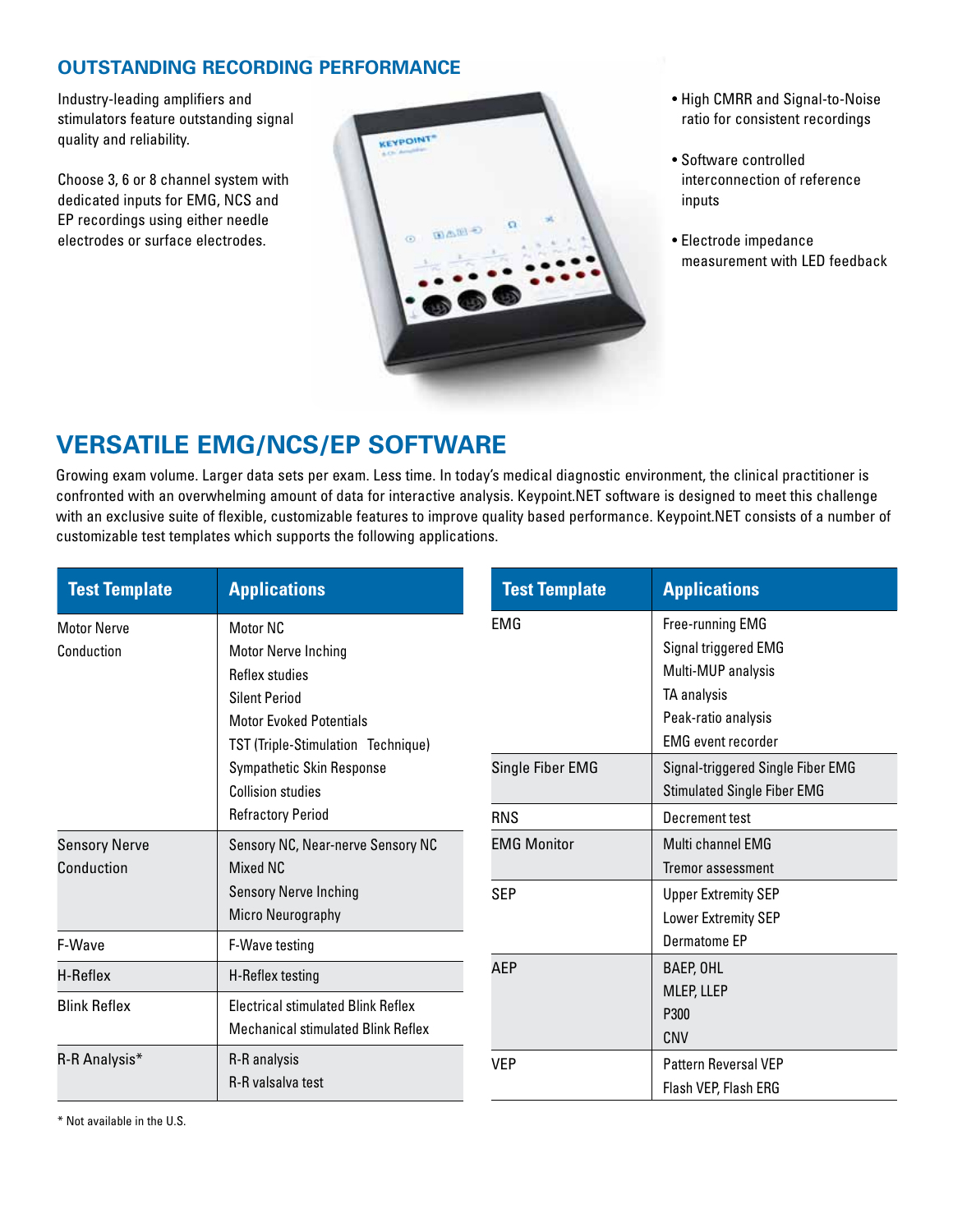### **Versatile nerve conduction testing**

- Auto event marking
- Repeat function per site
- Recordings saved with full acquisition resolution
- Full flexibility in modality mixing
- Comprehensive setup of reference values
- User definable fast NC results summary
- Separate window for display of background activity
- Choice of waveform background color





#### **Advanced EMG testing**

- Split acquisition display combining long overview display and single-potential raster view
- Multi-MUP EMG Analysis
- Recordings saved with full acquisition resolution
- EMG event recorder function allowing event recordings up to 15 minutes.
- Off-line playback with sound
- Comprehensive setup of reference values
- Choice of waveform background color



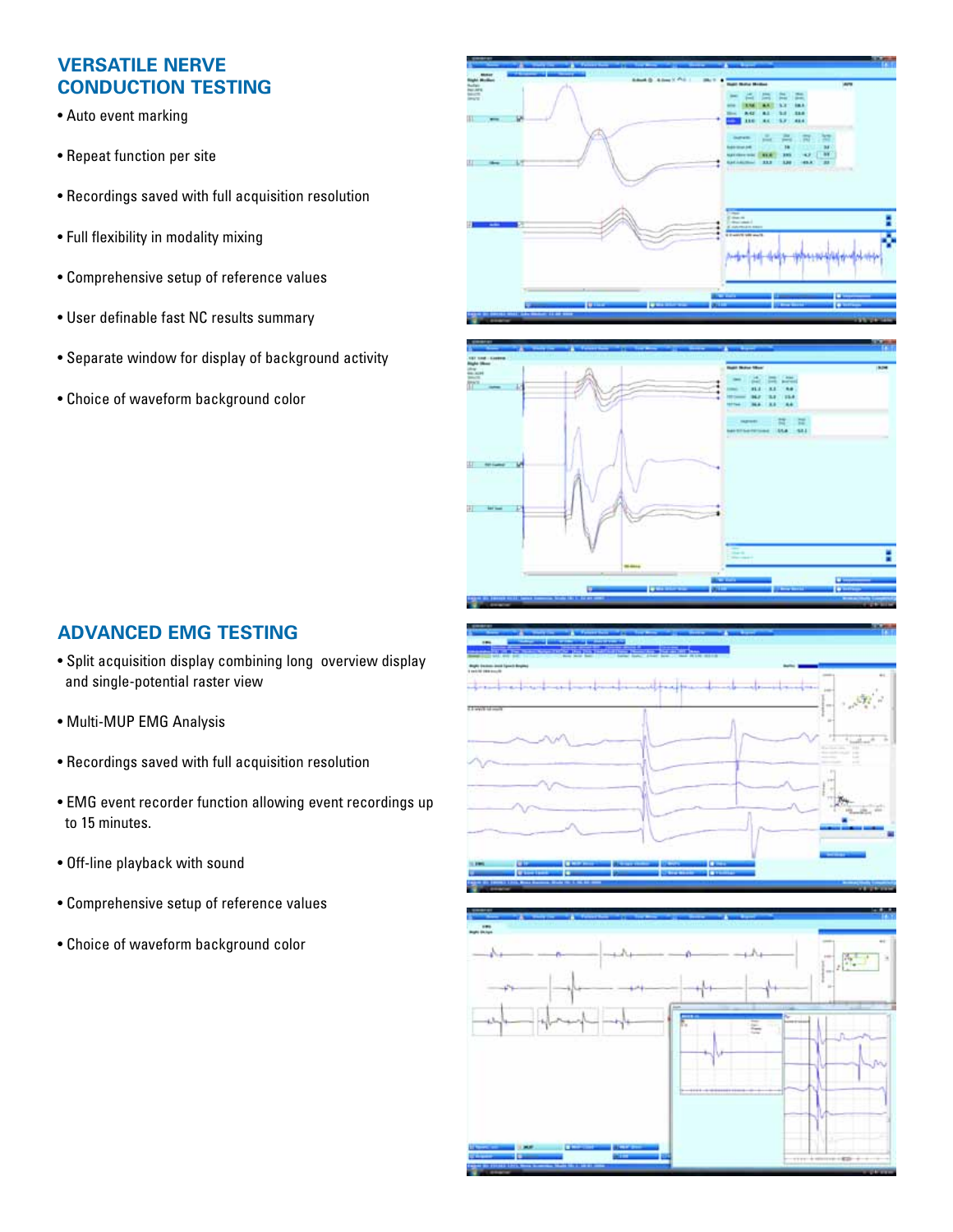#### **Reporting**

Microsoft® Word-based report generator featuring:

- User defined report layout including hospital or clinic logo, text fields, table layout and waveform plots
- User defined column selection in tables
- User defined table layout in report
- User defined nerve and muscle order in tables
- Combine motor, F-wave and sensory test results in one table
- Pre-defined text blocks for user-preferred standard text

#### **Store and Retrieve Data Effortlessly**

A secure and powerful Microsoft® SQL database, designed for easy file management enables automatic tracking and organization of patient recordings including:

- Patient and study related data
- Test results, settings and waveforms in full resolution
- Reference values
- Reports

#### **Networking**

The Keypoint network capabilities were developed to support a wide range of installation sites while focusing on security and reliability. Adaptable to small clinics with no professional IT support, as well as large hospital installations with system access controlled by IT using Active Directory Services.

#### **EMR Integration**

The Keypoint database can be connected to an EMR system using HL7 or SOAP communication protocols. Interfacing with the hospital EMR system includes receiving patient demographic information and sending reports in either Microsoft Word or XML format.

#### **Consumables**

Alpine Biomed offers a complete line of quality needle and surface electrodes to complement the outstanding performance of the Keypoint family of EMG/NCS/EP systems.